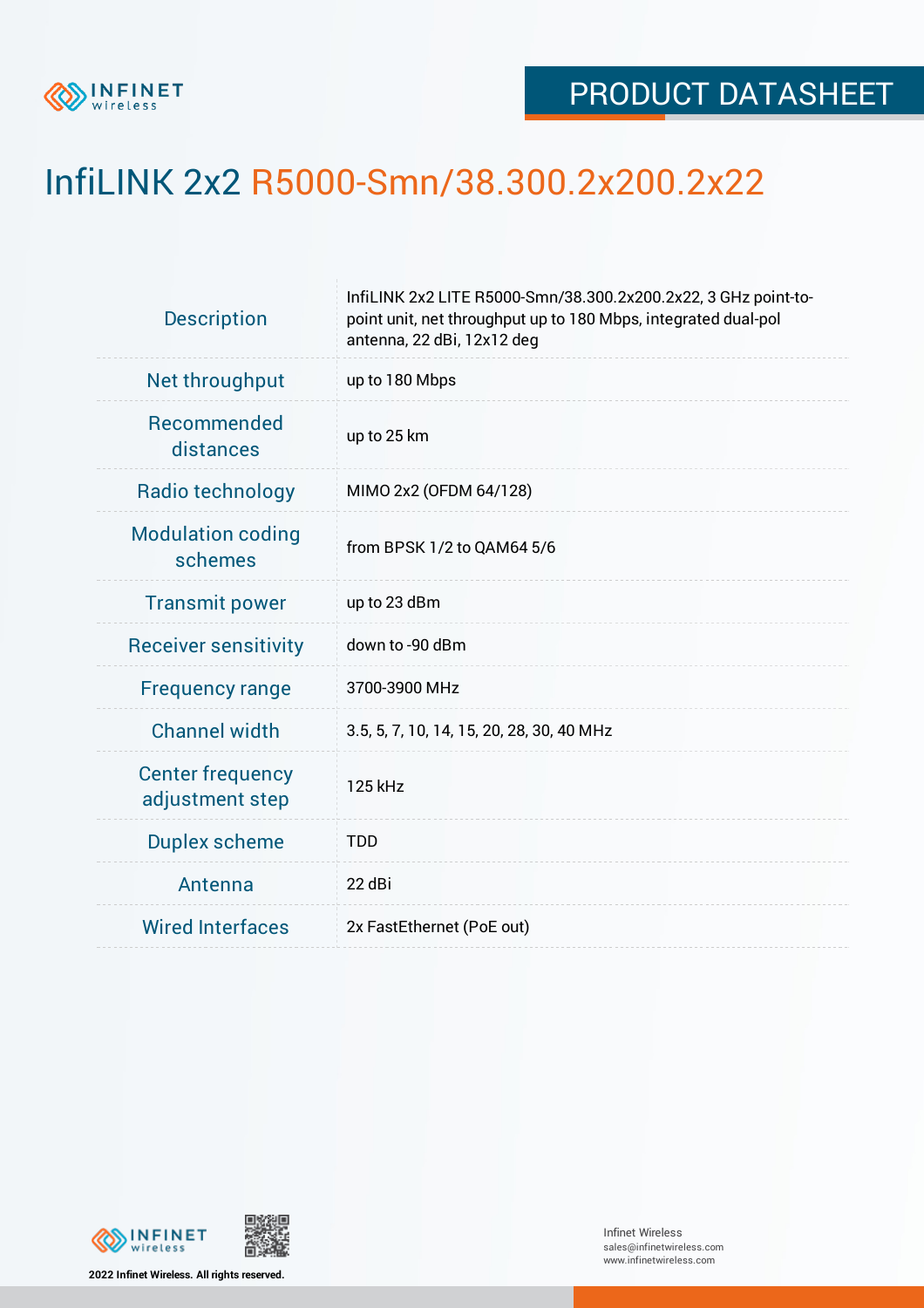

## PRODUCT DATASHEET

## InfiLINK 2x2 R5000-Smn/38.300.2x200.2x22

| Consumption                | up to 15 W                                                                                                                                                                                                                                                                                                                       |               |                |                 |      |                      |  |  |
|----------------------------|----------------------------------------------------------------------------------------------------------------------------------------------------------------------------------------------------------------------------------------------------------------------------------------------------------------------------------|---------------|----------------|-----------------|------|----------------------|--|--|
| <b>Power options</b>       | 110-240 VAC @ 50/60 Hz, +956 VDC                                                                                                                                                                                                                                                                                                 |               |                |                 |      |                      |  |  |
| <b>Outdoor Unit (ODU)</b>  | 371 x 371 x 83 mm, 2.8 kg                                                                                                                                                                                                                                                                                                        |               |                |                 |      |                      |  |  |
|                            |                                                                                                                                                                                                                                                                                                                                  |               |                |                 |      |                      |  |  |
| <b>Part Number Options</b> | Prefix                                                                                                                                                                                                                                                                                                                           | Freq.<br>Band | <b>Bitrate</b> | Output<br>Power | Ant. | Capacity             |  |  |
|                            | R5000-<br><b>Smn</b>                                                                                                                                                                                                                                                                                                             | 38            | 300            | 2x200           | 2x22 | 8<br>20<br>50<br>300 |  |  |
| <b>Part Number Example</b> | R5000-Smn/38.300.2x200.2x22 50                                                                                                                                                                                                                                                                                                   |               |                |                 |      |                      |  |  |
| <b>Packing List</b>        | - Outdoor unit R5000-Smn/38.300.2x200.2x22 - 1 pcs.<br>- Power Supply IDU-CPE(48V) - 1 pcs.<br>- Power Cord - 1 pcs.<br>- Cable Gland - 2 pcs.<br>- Standard RJ-45 connector - 2 pcs.<br>- Shielded RJ-45 connector - 1 pcs.<br>- RJ-45 Plug Cap - 1 pcs.<br>- MONT-KIT-85 Mounting kit - 1 pcs.<br>- Quick Start Guide - 1 pcs. |               |                |                 |      |                      |  |  |



**2022 Infinet Wireless. All rights reserved.**

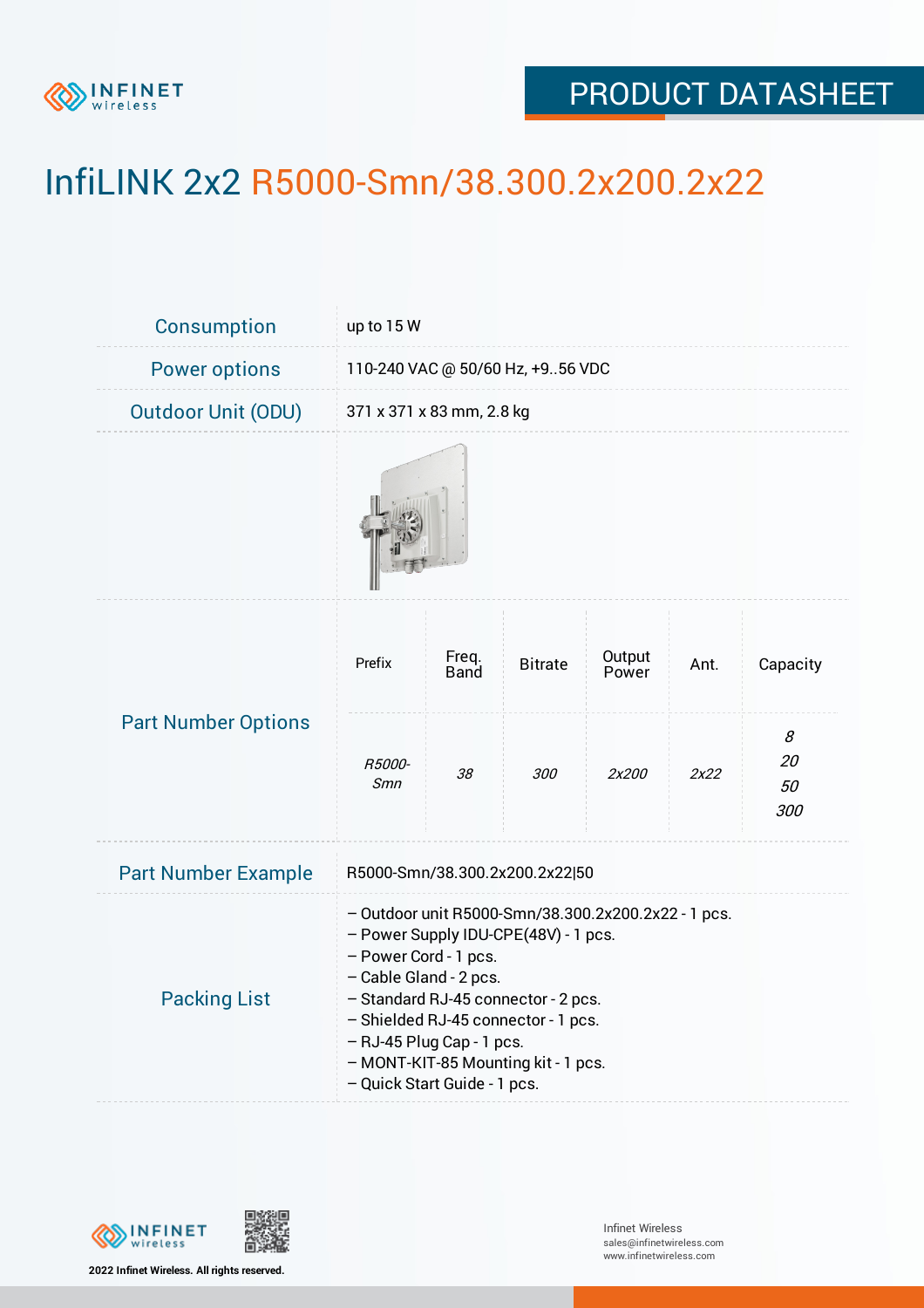

### PRODUCT DATASHEET

# InfiLINK 2x2 R5000-Smn/38.300.2x200.2x22

### Features

#### **RADIO**

- **Voice/RTP Aware Superpacketing**
- **DFS**
- **Automatic Bitrate Control** Þ
- Þ **Automatic Transmit Power Control**
- ь **TDD synchronization using AUX-ODU-SYNC (excluding Smn/Lmn)**
- **Spectrum Analyzer mode** ۰
- **Channel testing tools** ١

#### **NETWORKING**

- **Ethernet-over-IP and IP-over-IP tunneling**
- Þ **ARP protocol support**
- ۱ **MAC/IP filtering**
- Þ **Full-fledged 2nd layer switch**
- Þ **RIPv2 / OSPFv2 /static routing**
- **L2/L3 Firewall** Þ
- **NAT (multipool, H.323-aware)** Þ
- Þ **DHCP client/server/relay**

#### **MANAGEMENT FEATURES**

- **Various Management Protocols: HTTP, HTTPS, Telnet, SSH, SNMP v1/2c/3 (MIB-II and proprietary MIBs)**
- **Graphical User Interface**
- **LED Indication: power status, wireless and wired link status, signal level**
- **Antenna alignment tool**
- ٠ **Automatic software update**
- **Online monitoring with proprietary EMS InfiMONITOR.**

#### **QUALITY-OF-SERVICE**

- **17 priority queues**
- **IEEE 802.1p support**
- **IP TOS / DiffServ support**
- ٠ **Full voice support**
- **Traffic limiting (absolute, relative, mixed)** ٠
- **Traffic redirection**